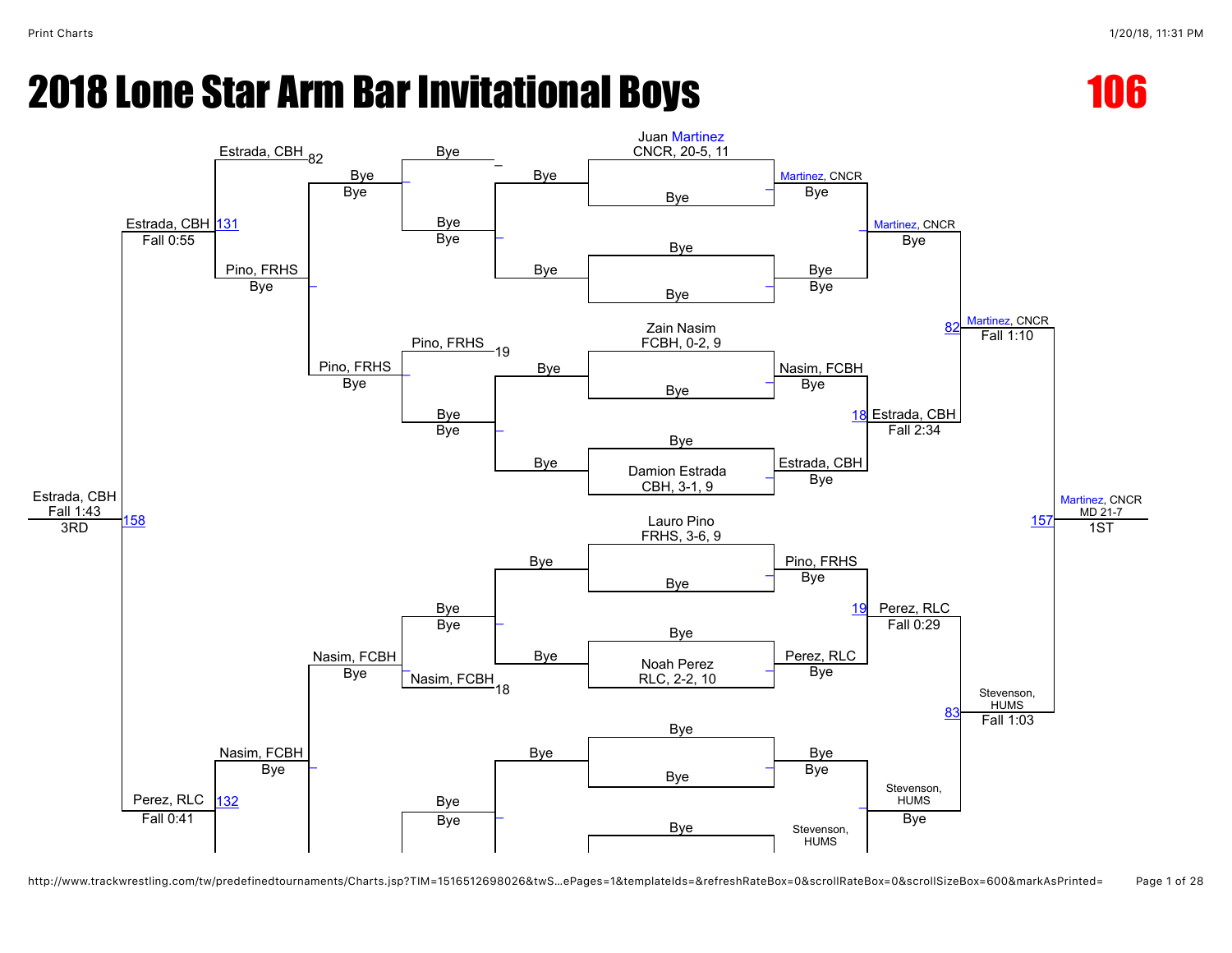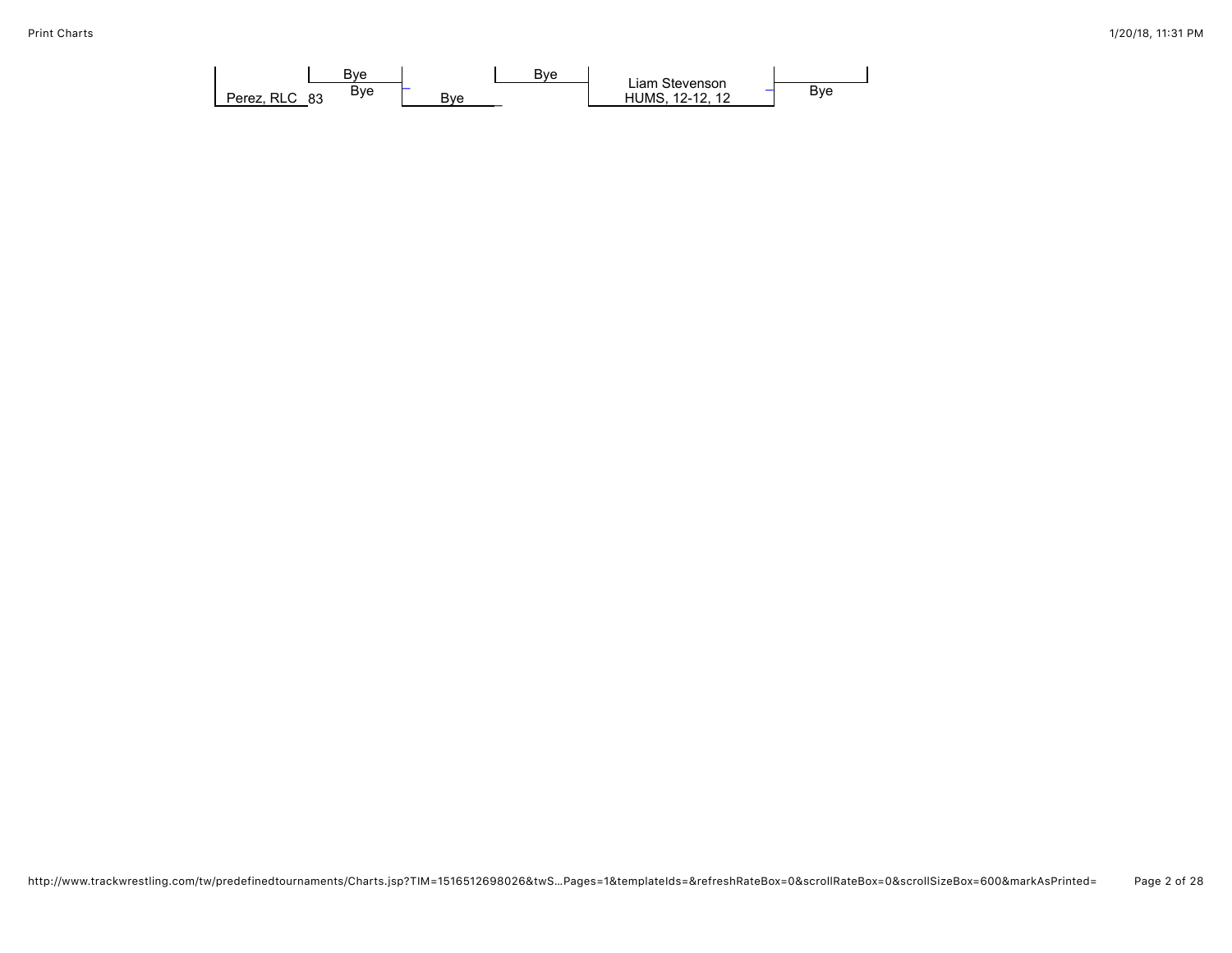

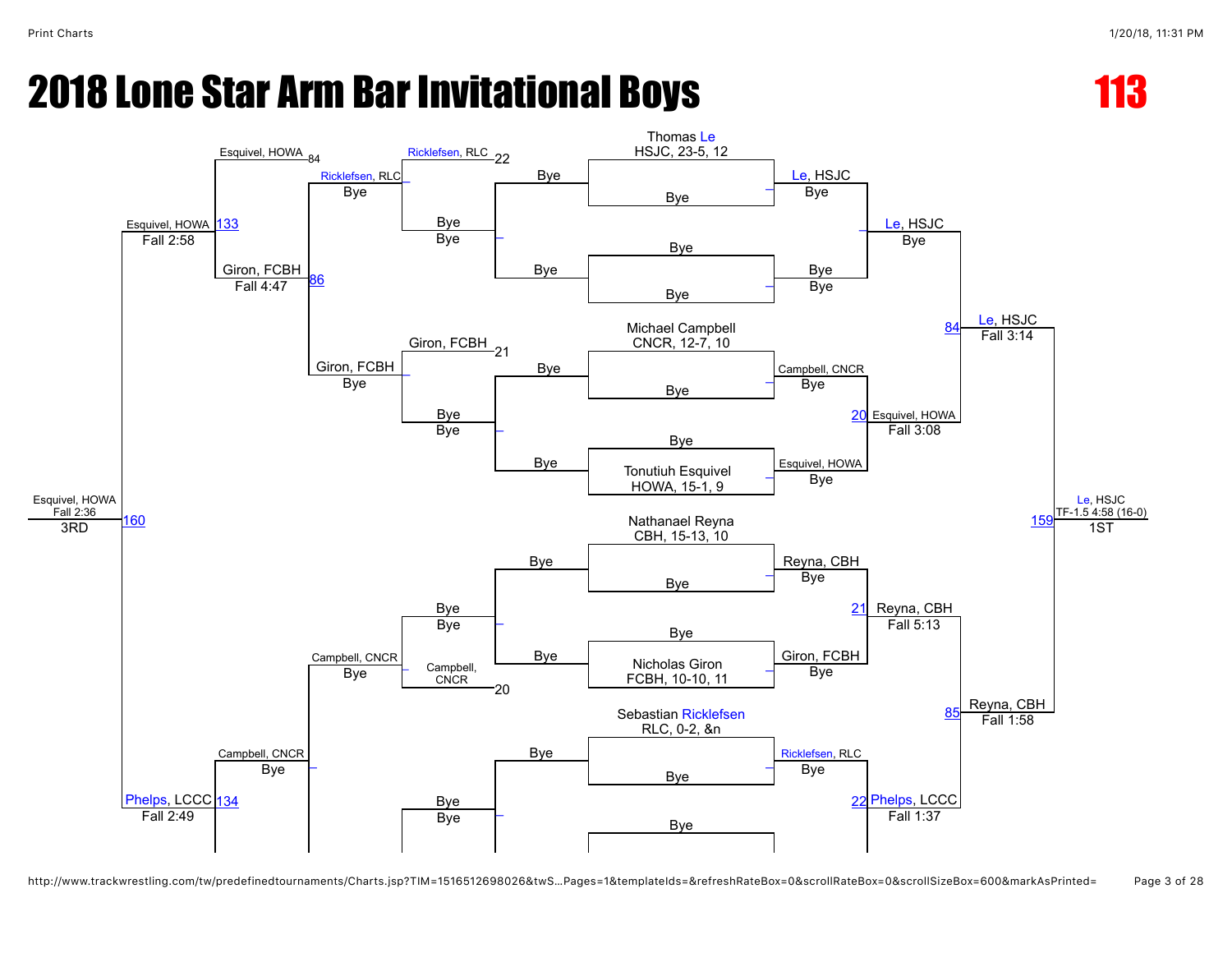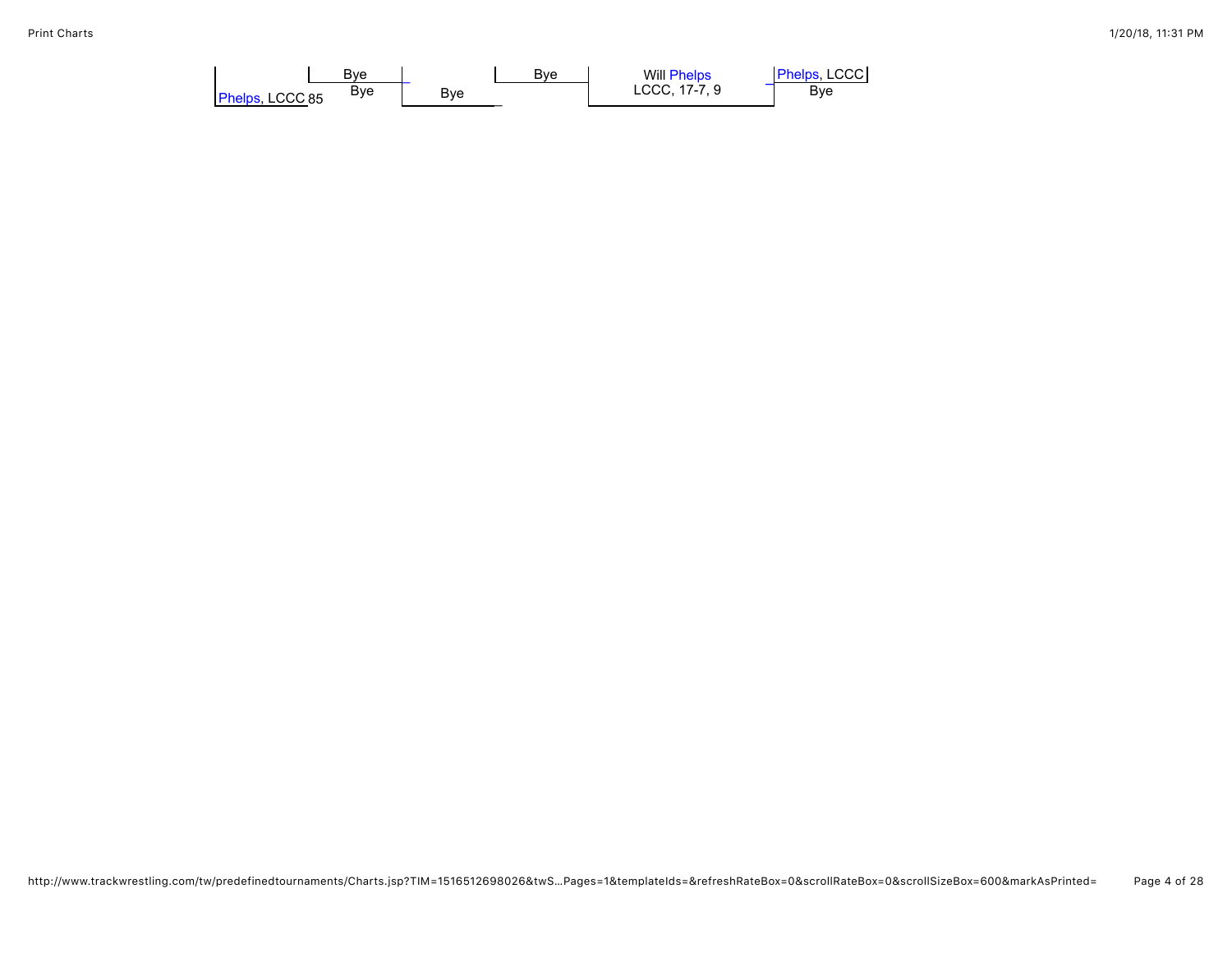



http://www.trackwrestling.com/tw/predefinedtournaments/Charts.jsp?TIM=1516512698026&twS…Pages=1&templateIds=&refreshRateBox=0&scrollRateBox=0&scrollSizeBox=600&markAsPrinted= Page 5 of 28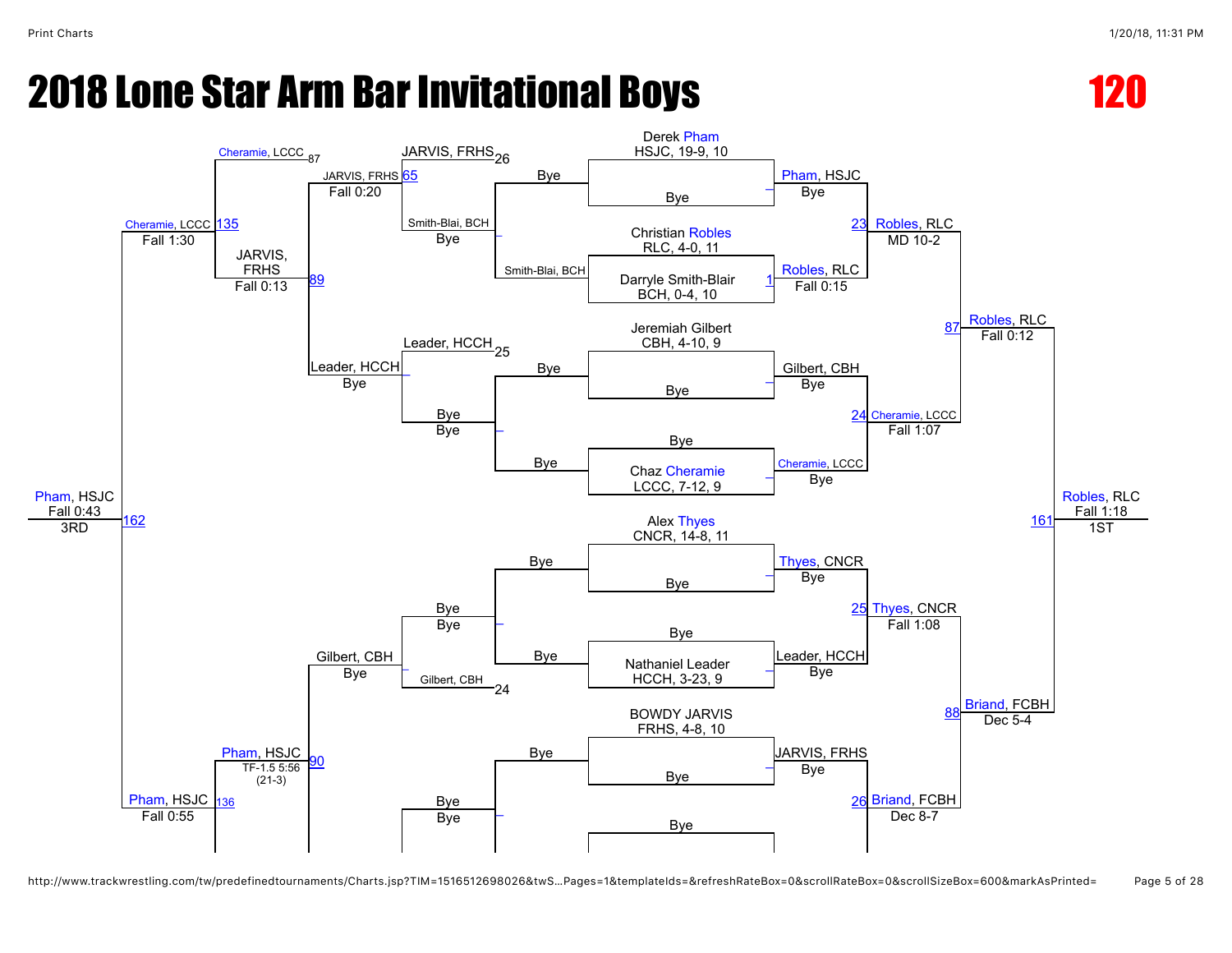| Pham. HSJC            | Bve             | Jacob Briand    | <b>Briand, FCBH</b> |
|-----------------------|-----------------|-----------------|---------------------|
| Bve<br>Thyes, CNCR 88 | Pham, HSJC $22$ | FCBH. 16-10. 12 | Bve                 |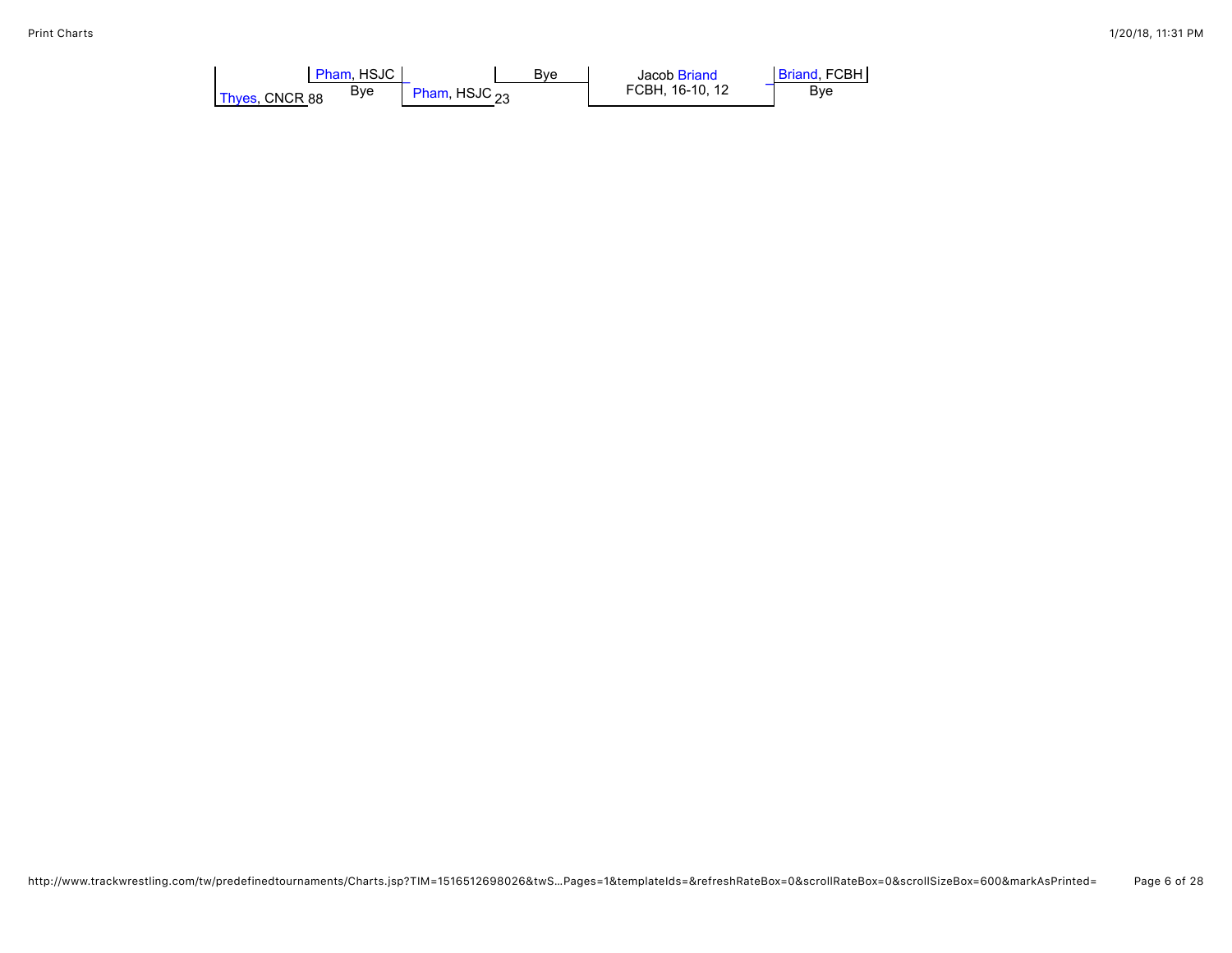



http://www.trackwrestling.com/tw/predefinedtournaments/Charts.jsp?TIM=1516512698026&twS…ePages=1&templateIds=&refreshRateBox=0&scrollRateBox=0&scrollSizeBox=600&markAsPrinted= Page 7 of 28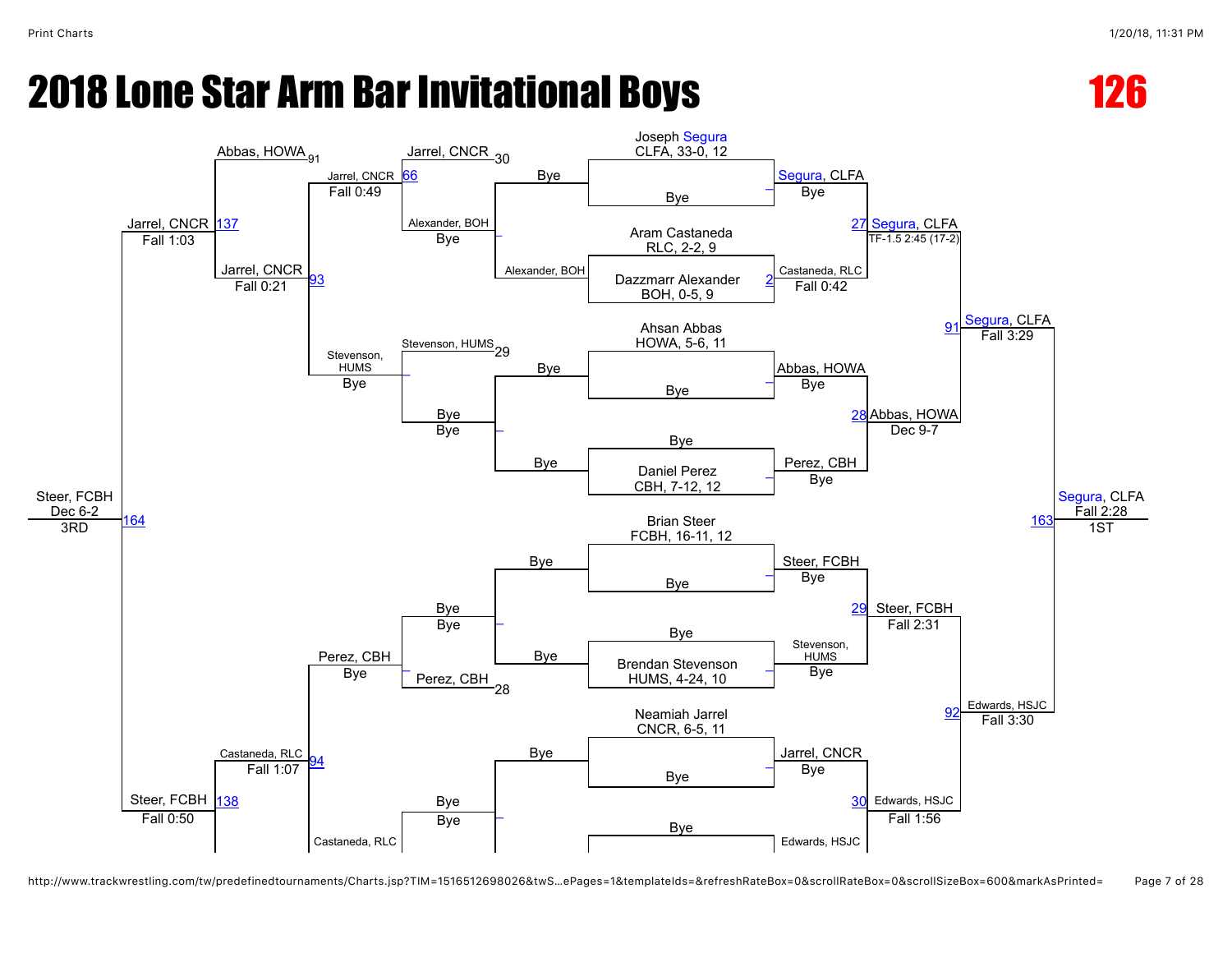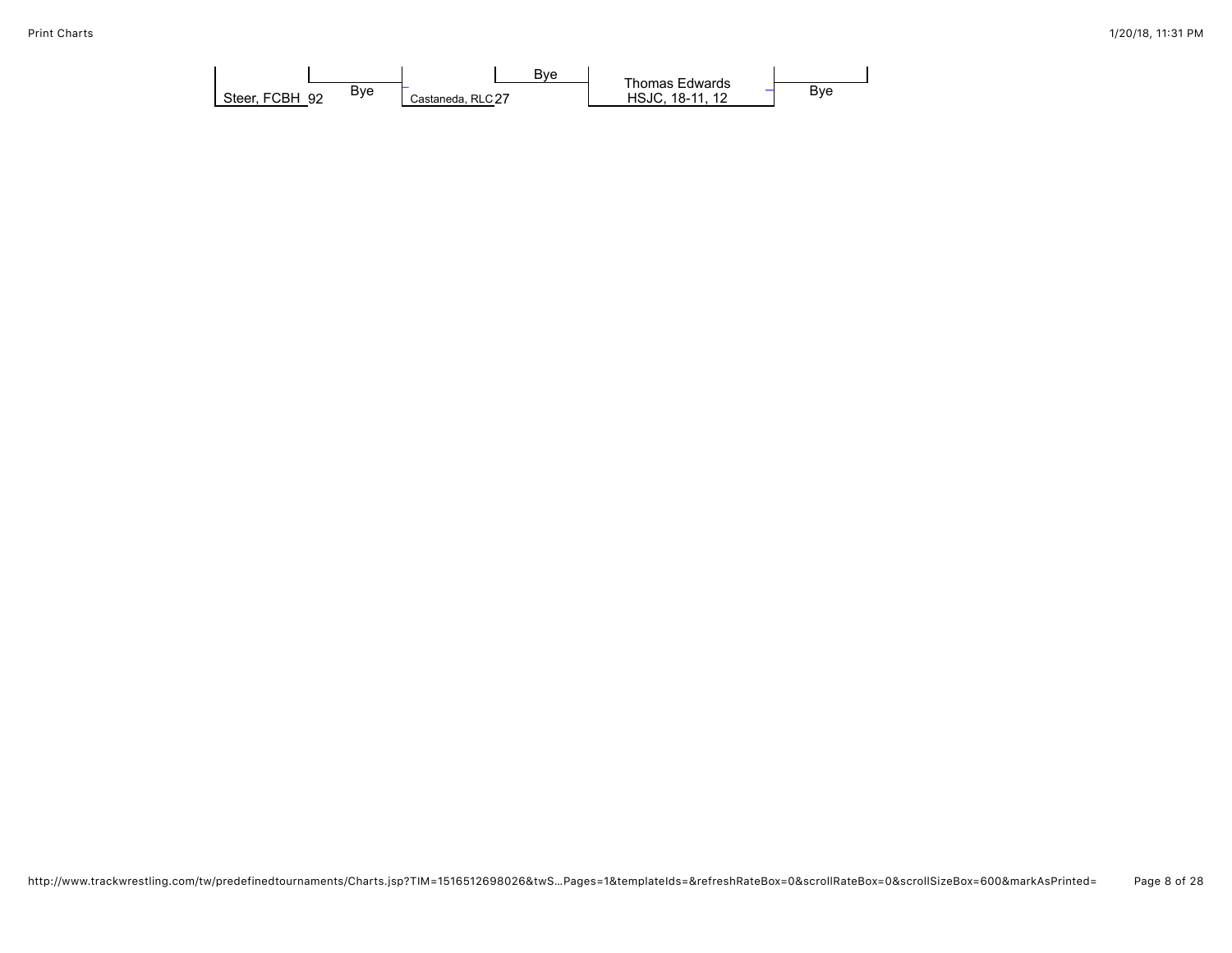

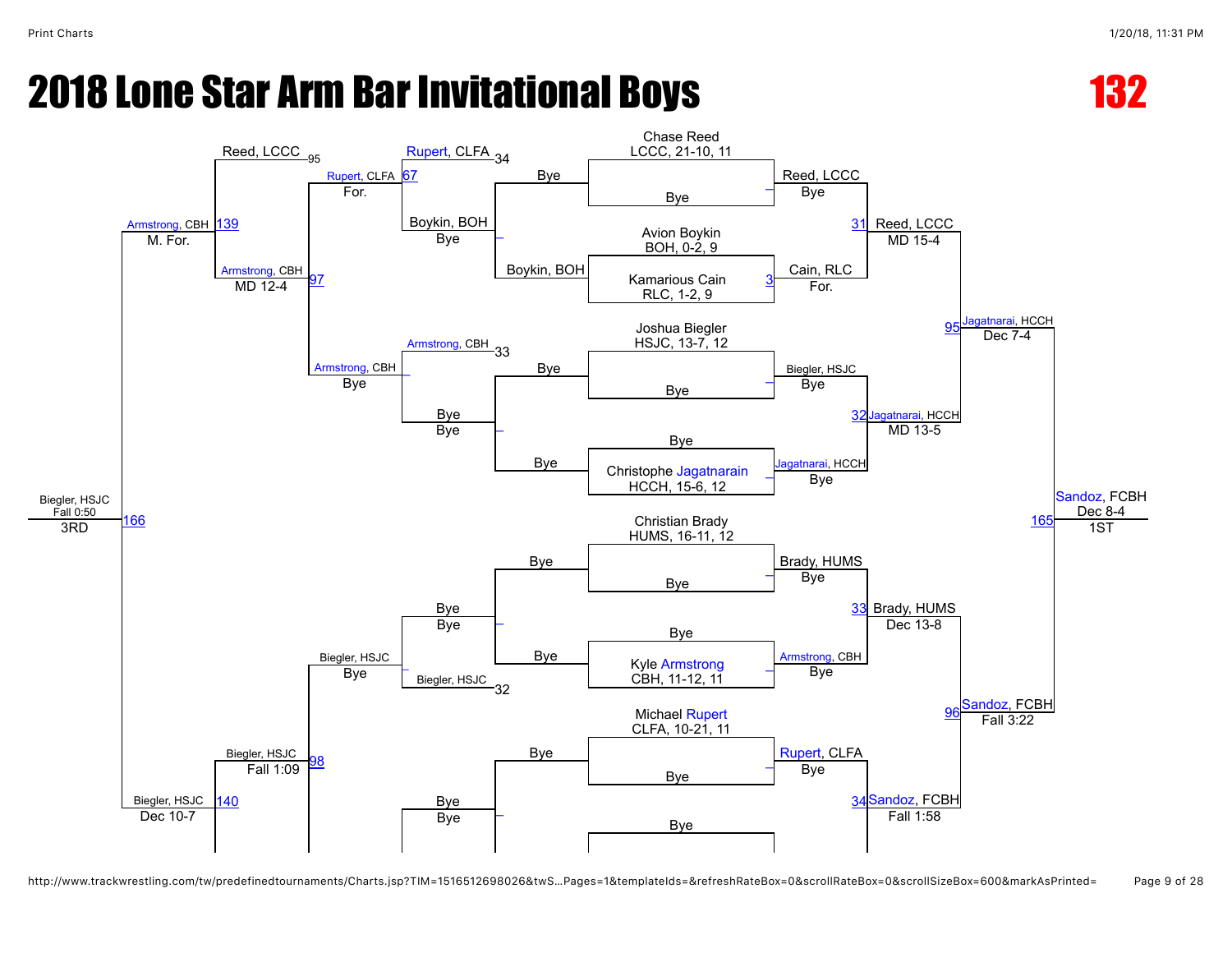| Cain, RLC             | Bve                   | lan Sandoz     | Sandoz, FCBH |
|-----------------------|-----------------------|----------------|--------------|
| Bve<br>Brady, HUMS 96 | Cain, RLC<br>$\Omega$ | FCBH, 20-2, 10 | Bye          |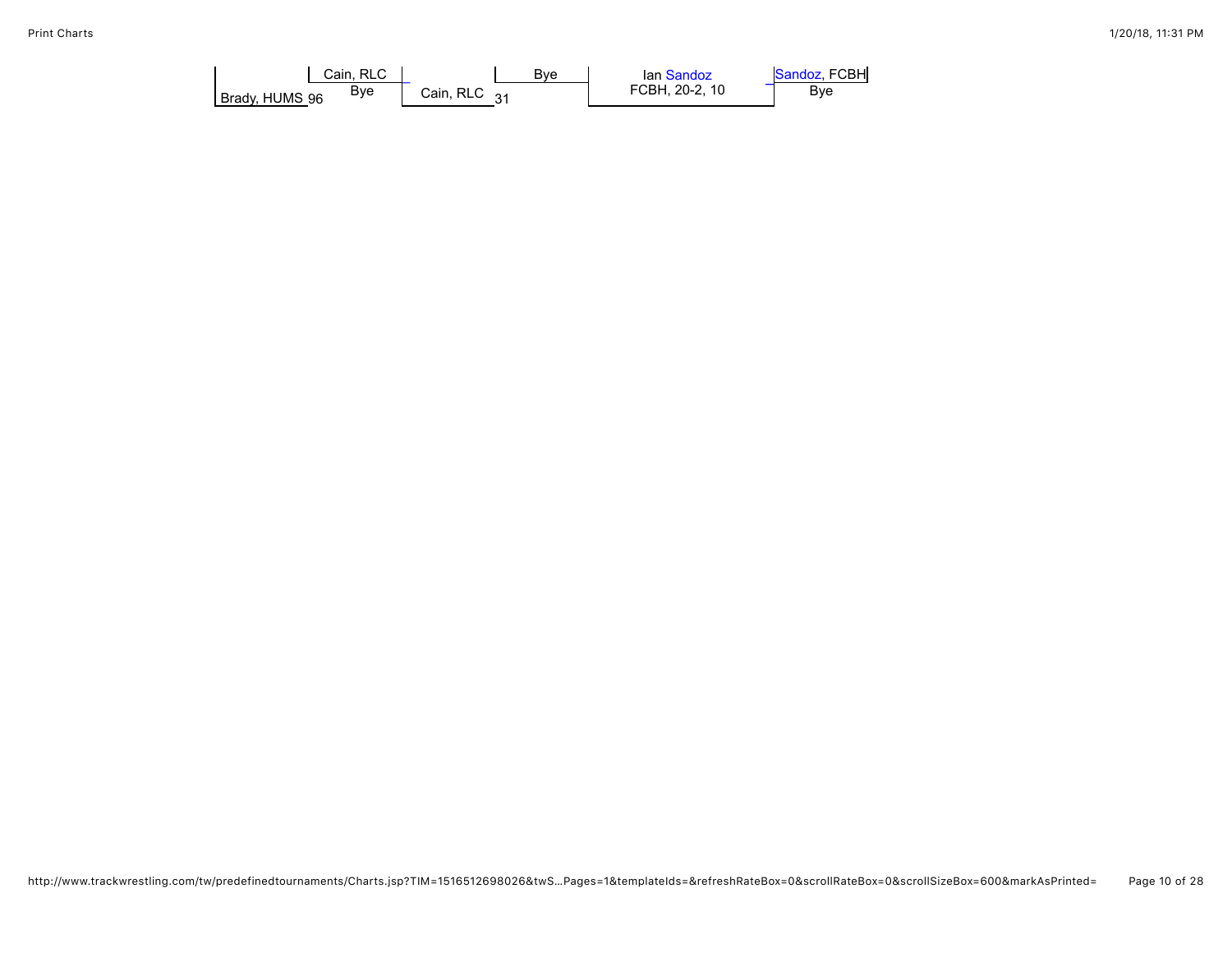

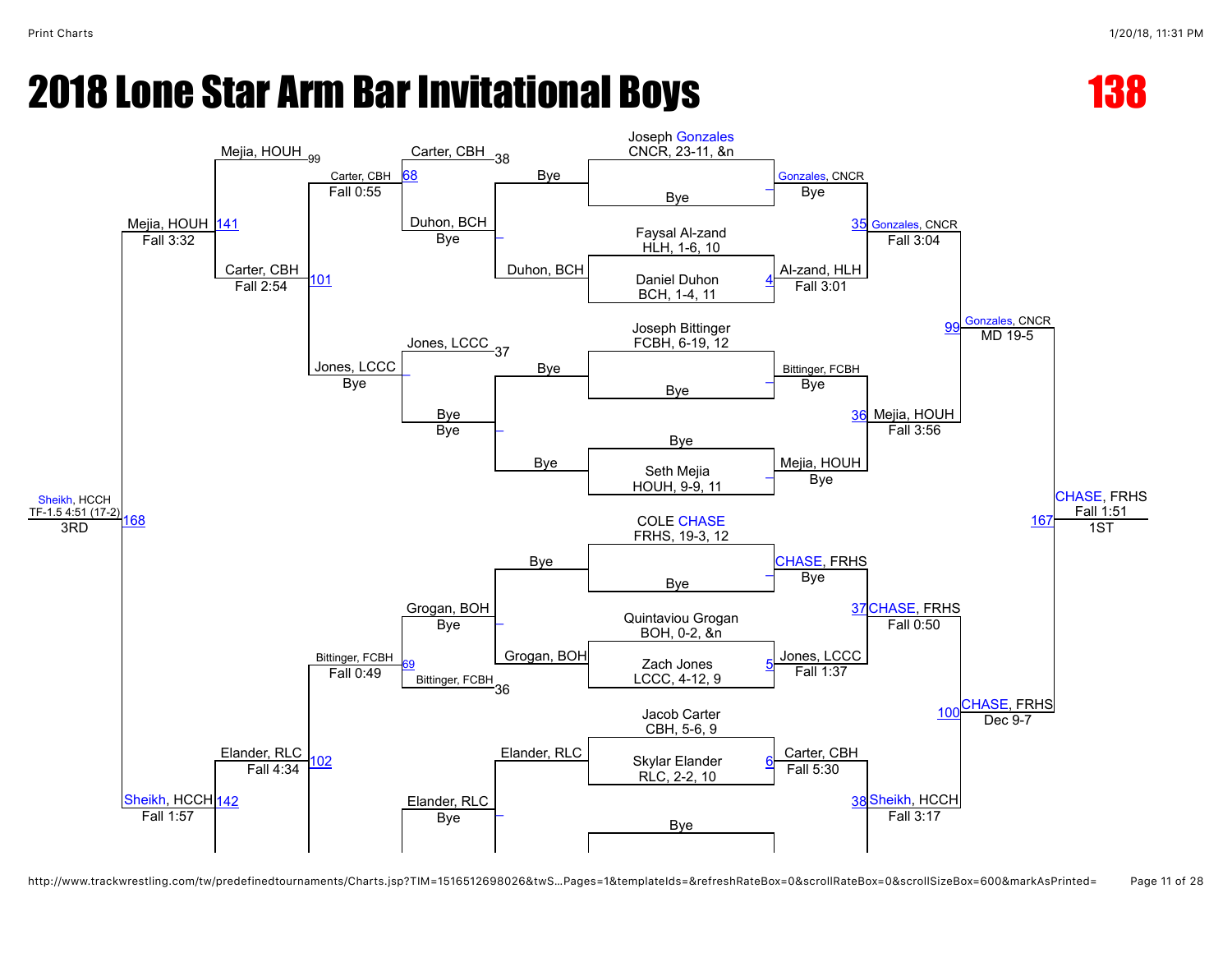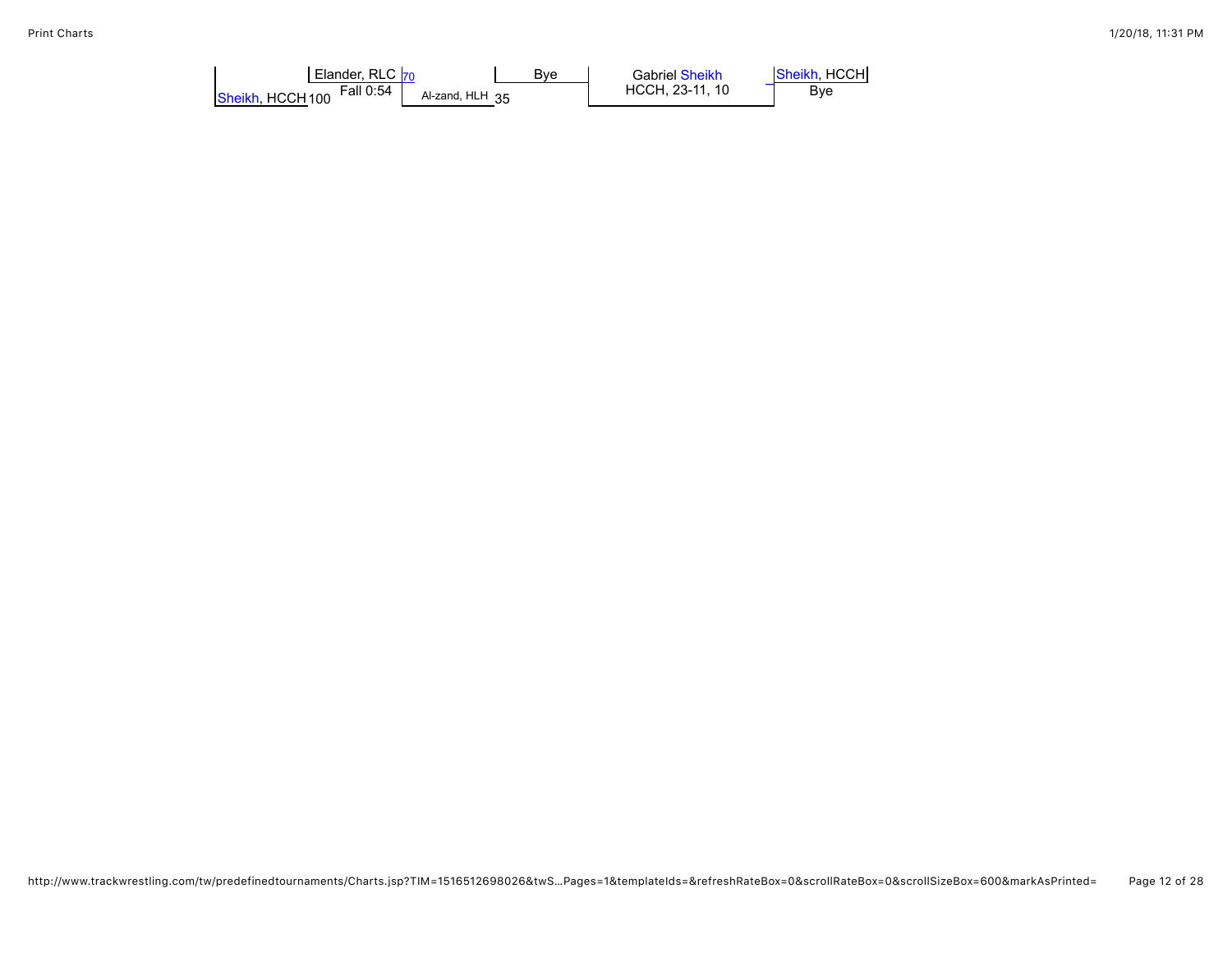



http://www.trackwrestling.com/tw/predefinedtournaments/Charts.jsp?TIM=1516512698026&twS…Pages=1&templateIds=&refreshRateBox=0&scrollRateBox=0&scrollSizeBox=600&markAsPrinted= Page 13 of 28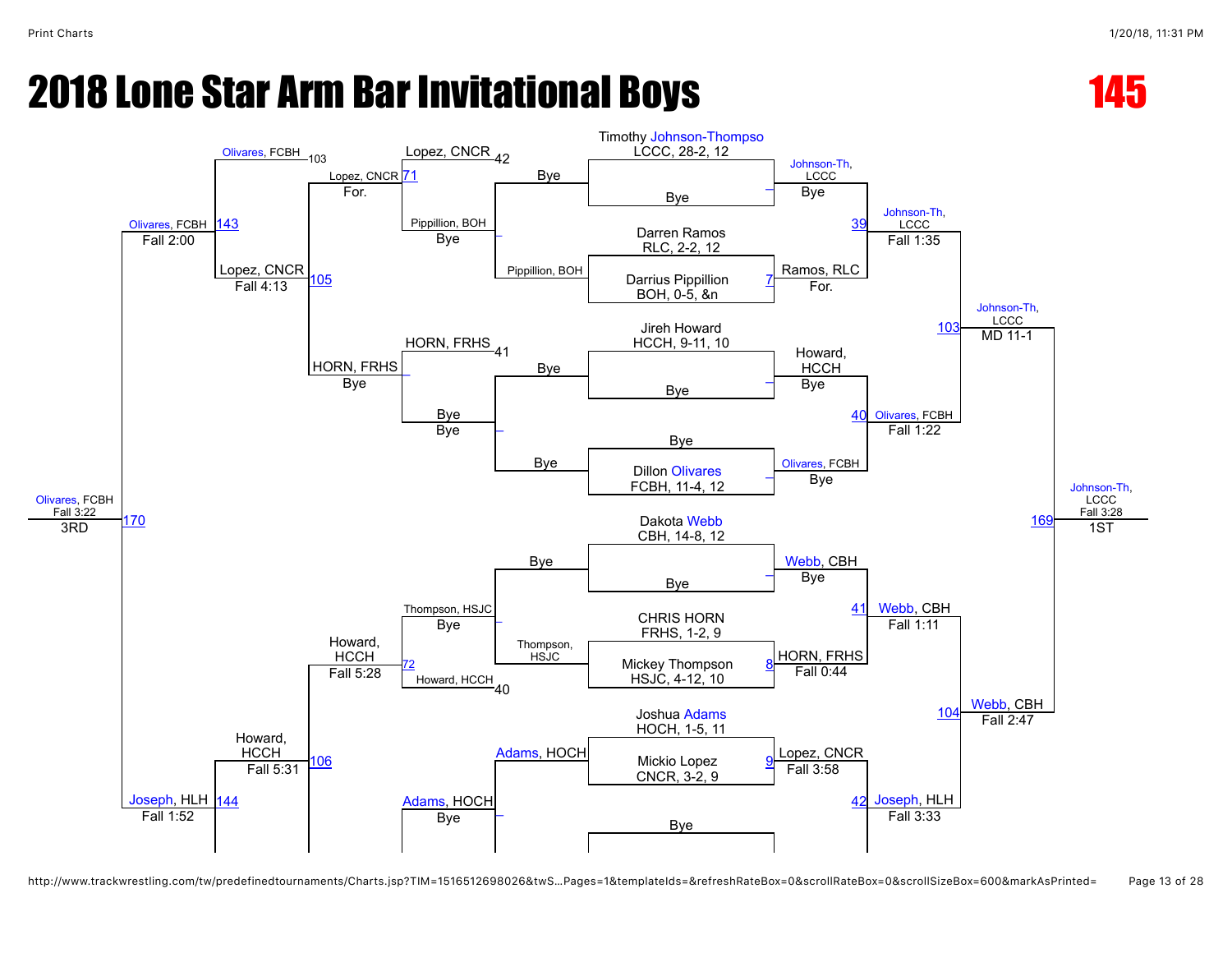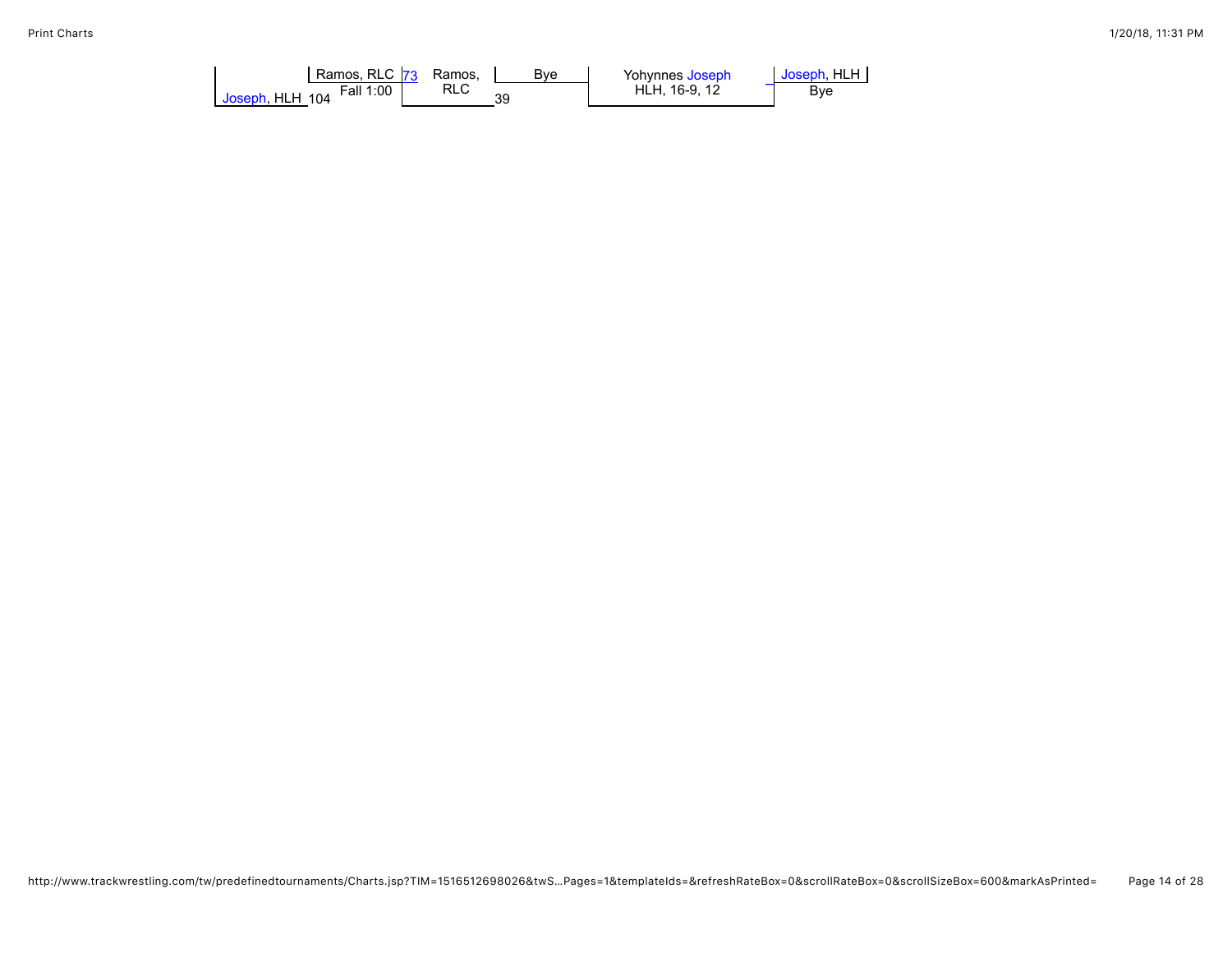



http://www.trackwrestling.com/tw/predefinedtournaments/Charts.jsp?TIM=1516512698026&twS…Pages=1&templateIds=&refreshRateBox=0&scrollRateBox=0&scrollSizeBox=600&markAsPrinted= Page 15 of 28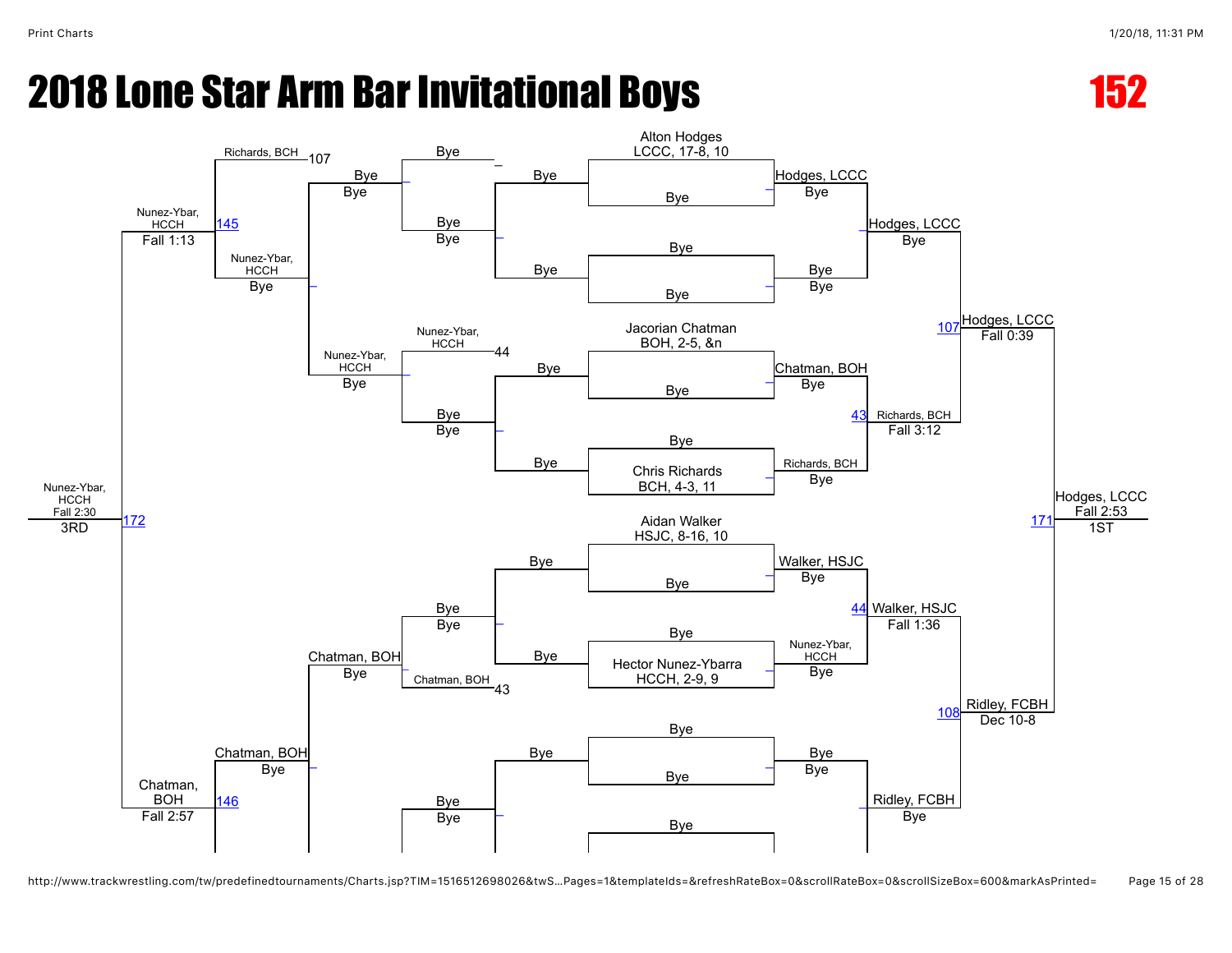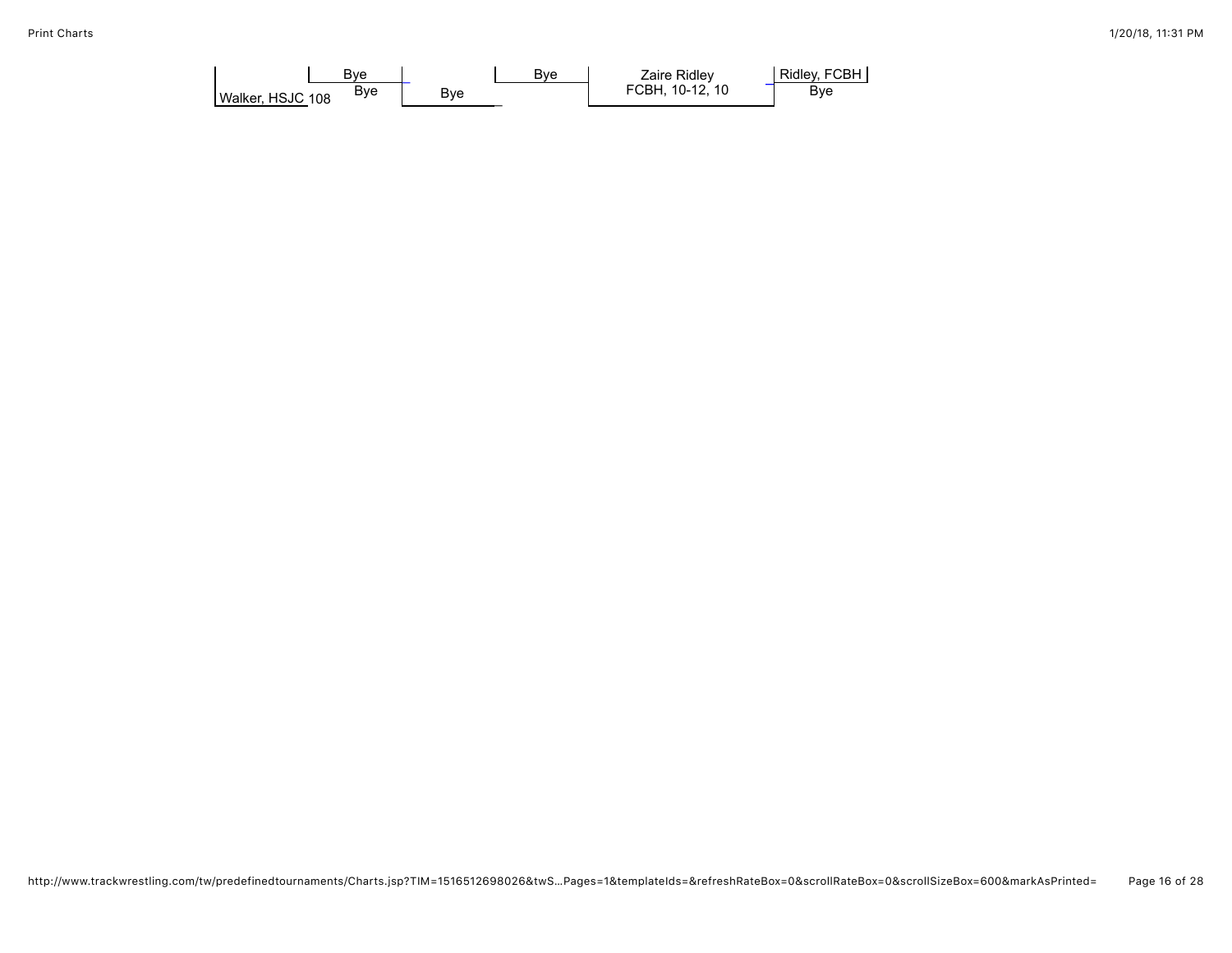



http://www.trackwrestling.com/tw/predefinedtournaments/Charts.jsp?TIM=1516512698026&twS…Pages=1&templateIds=&refreshRateBox=0&scrollRateBox=0&scrollSizeBox=600&markAsPrinted= Page 17 of 28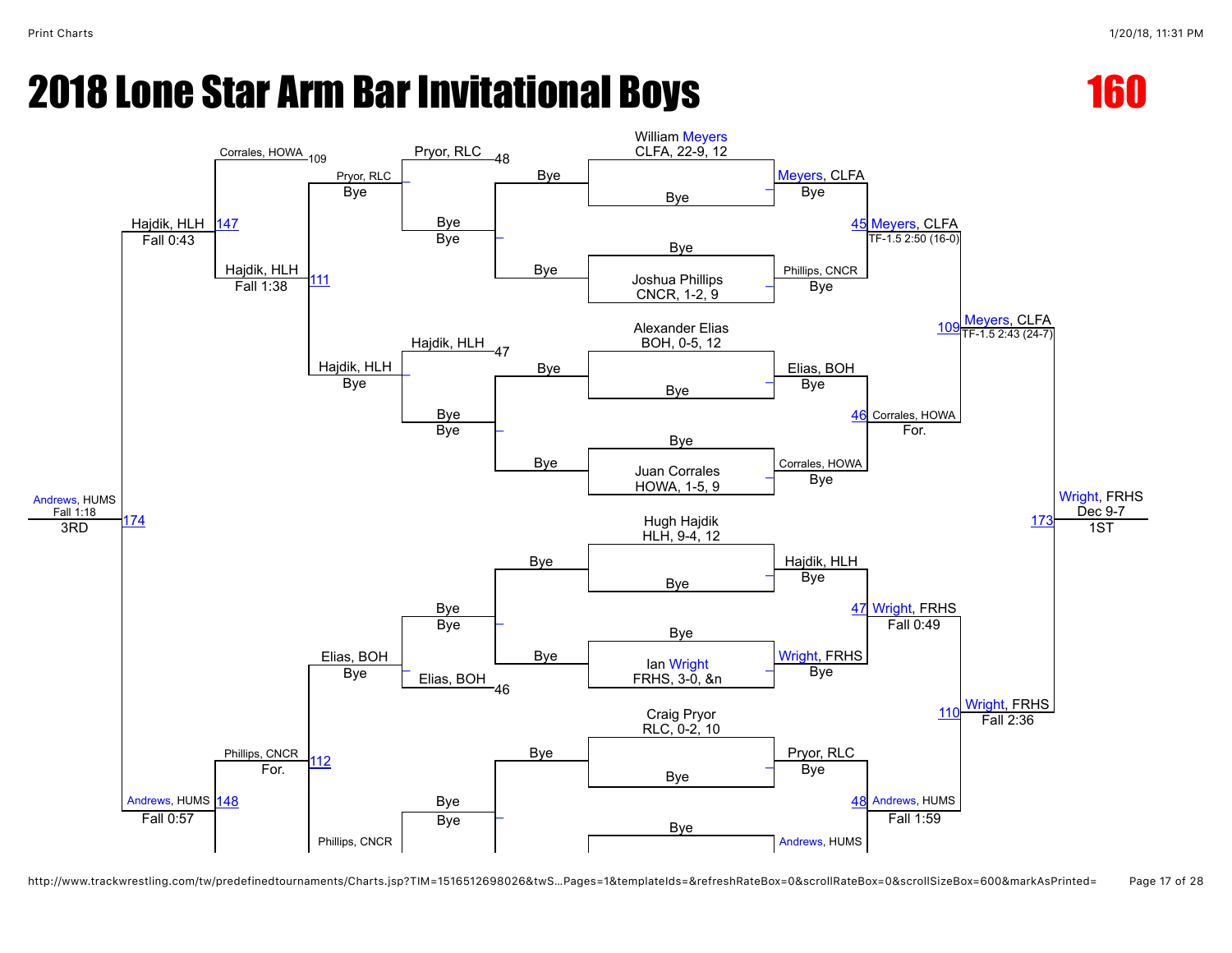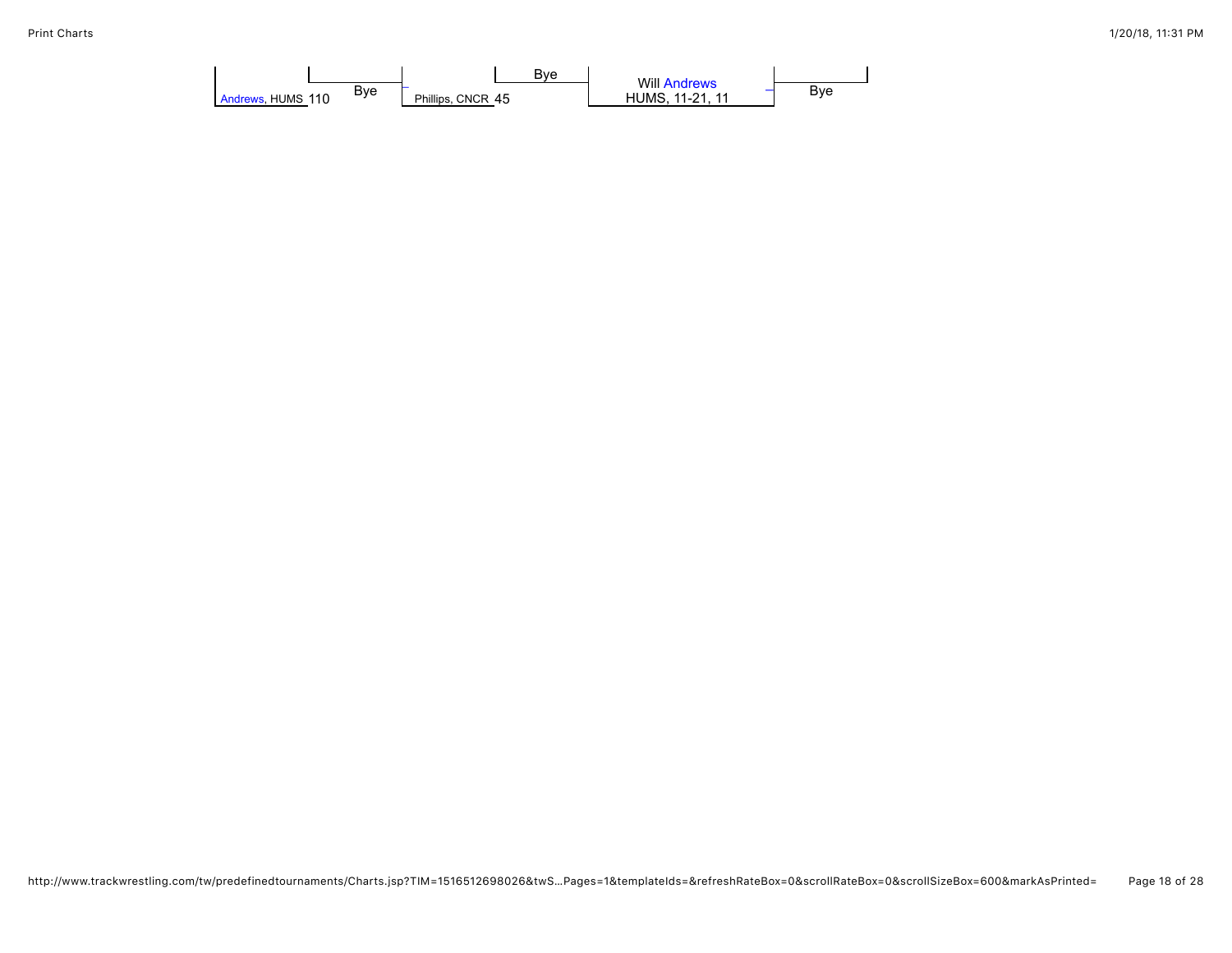

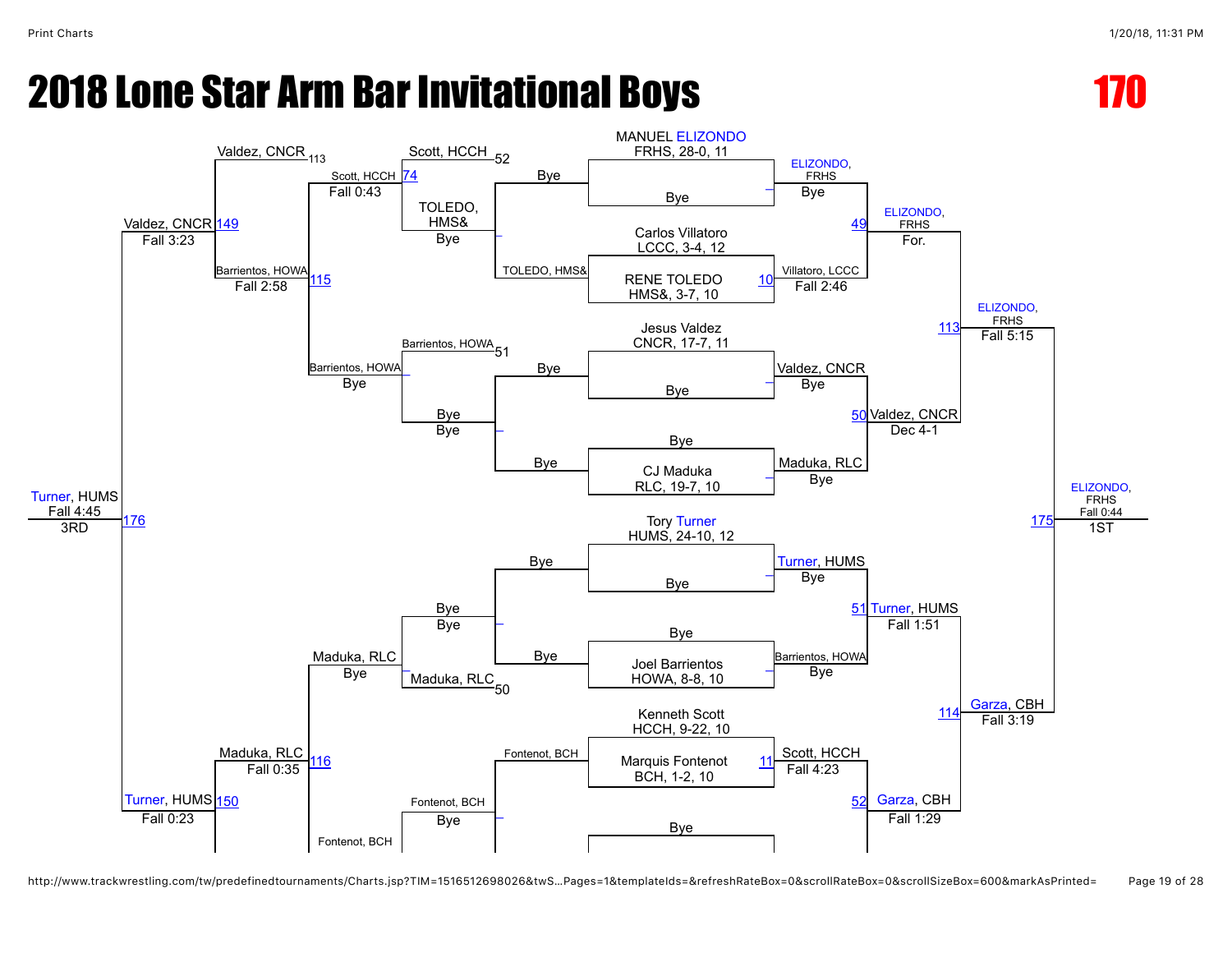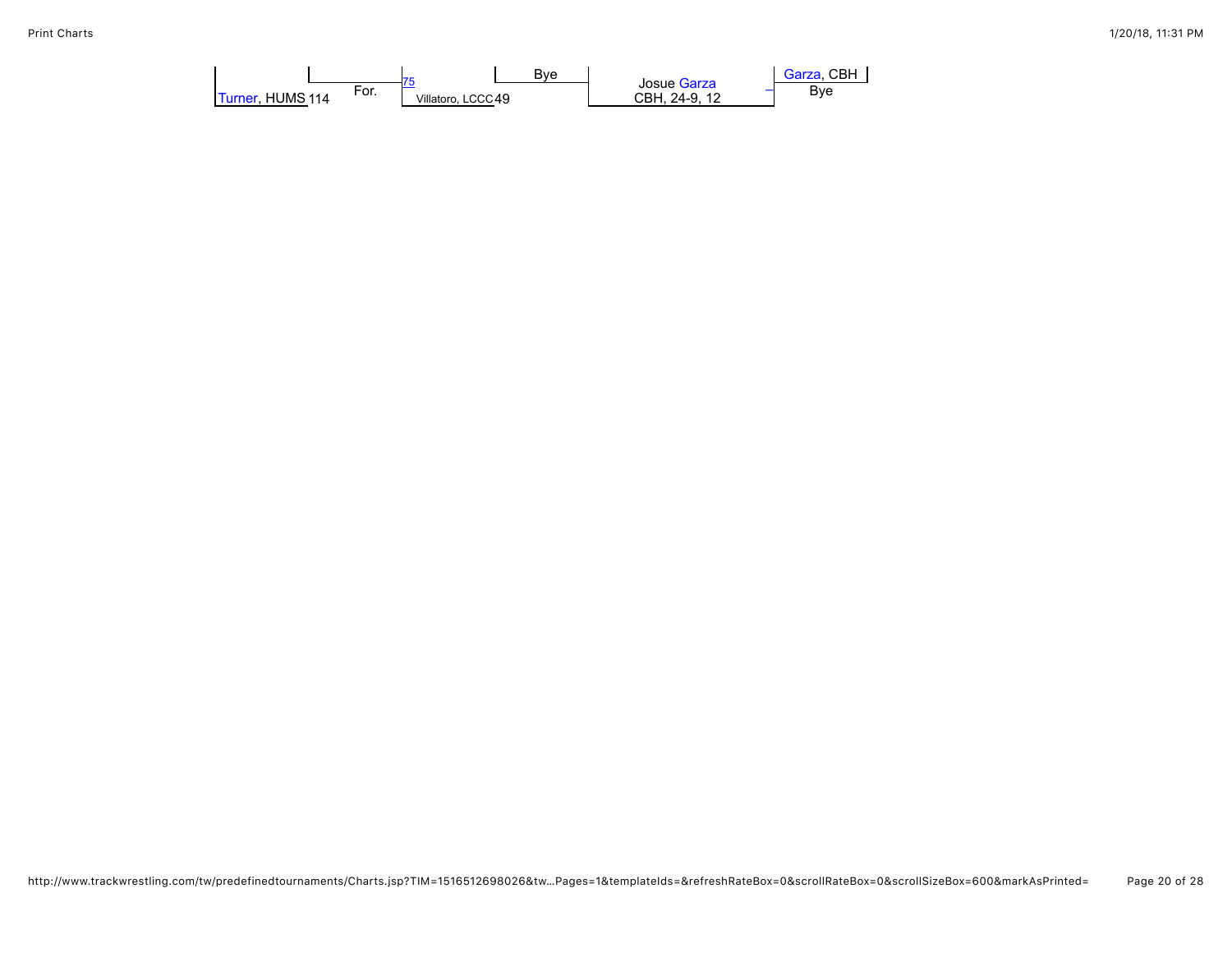

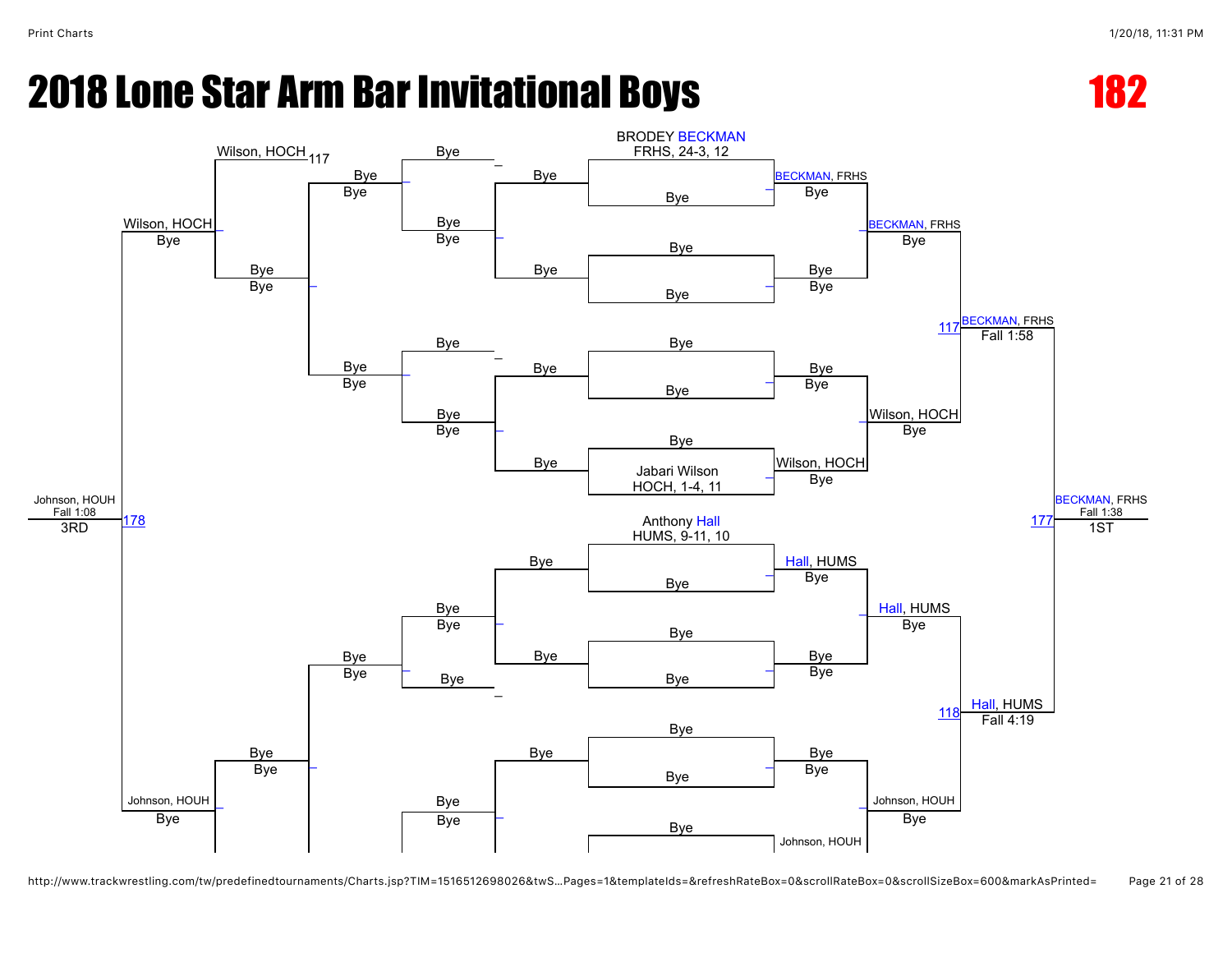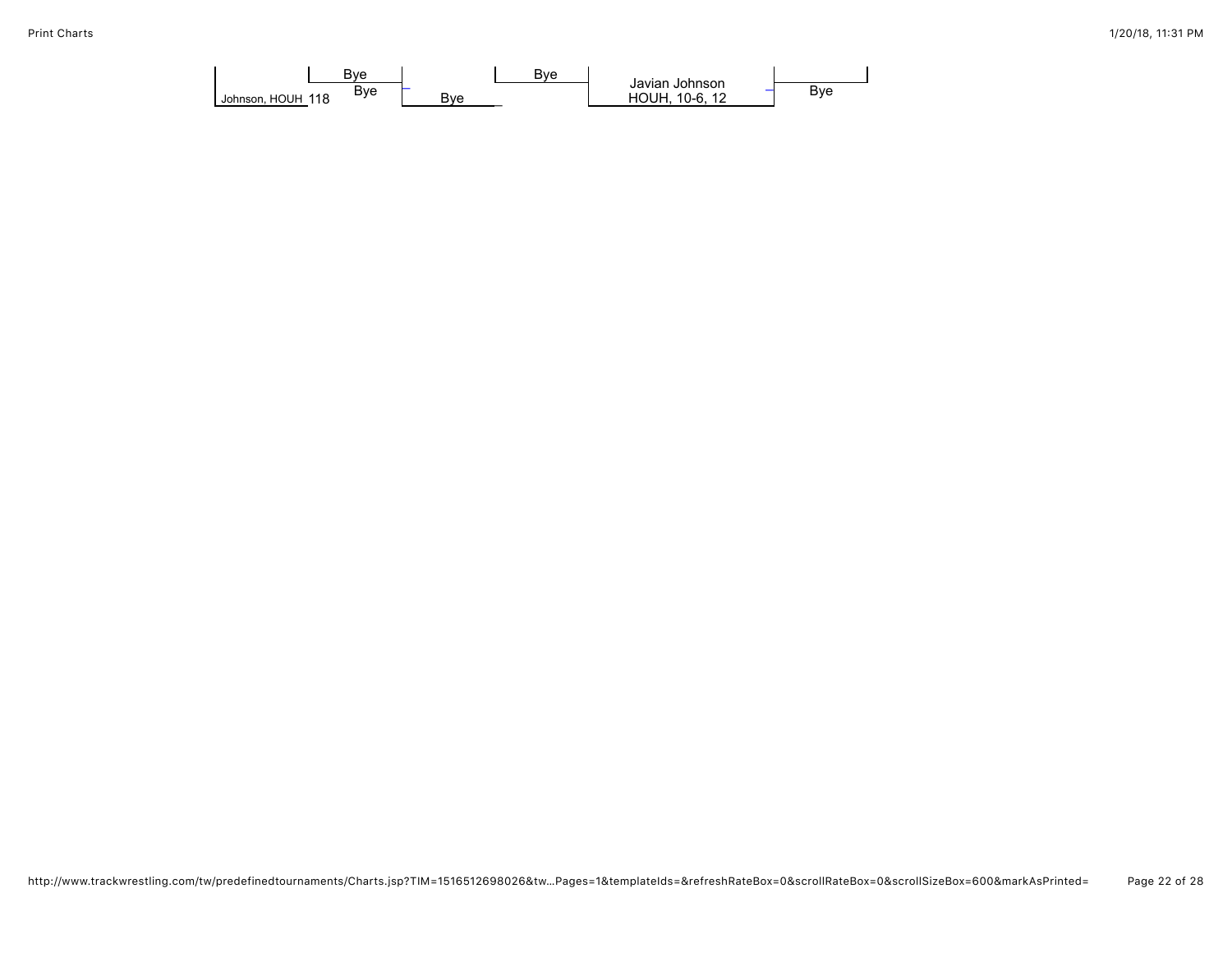

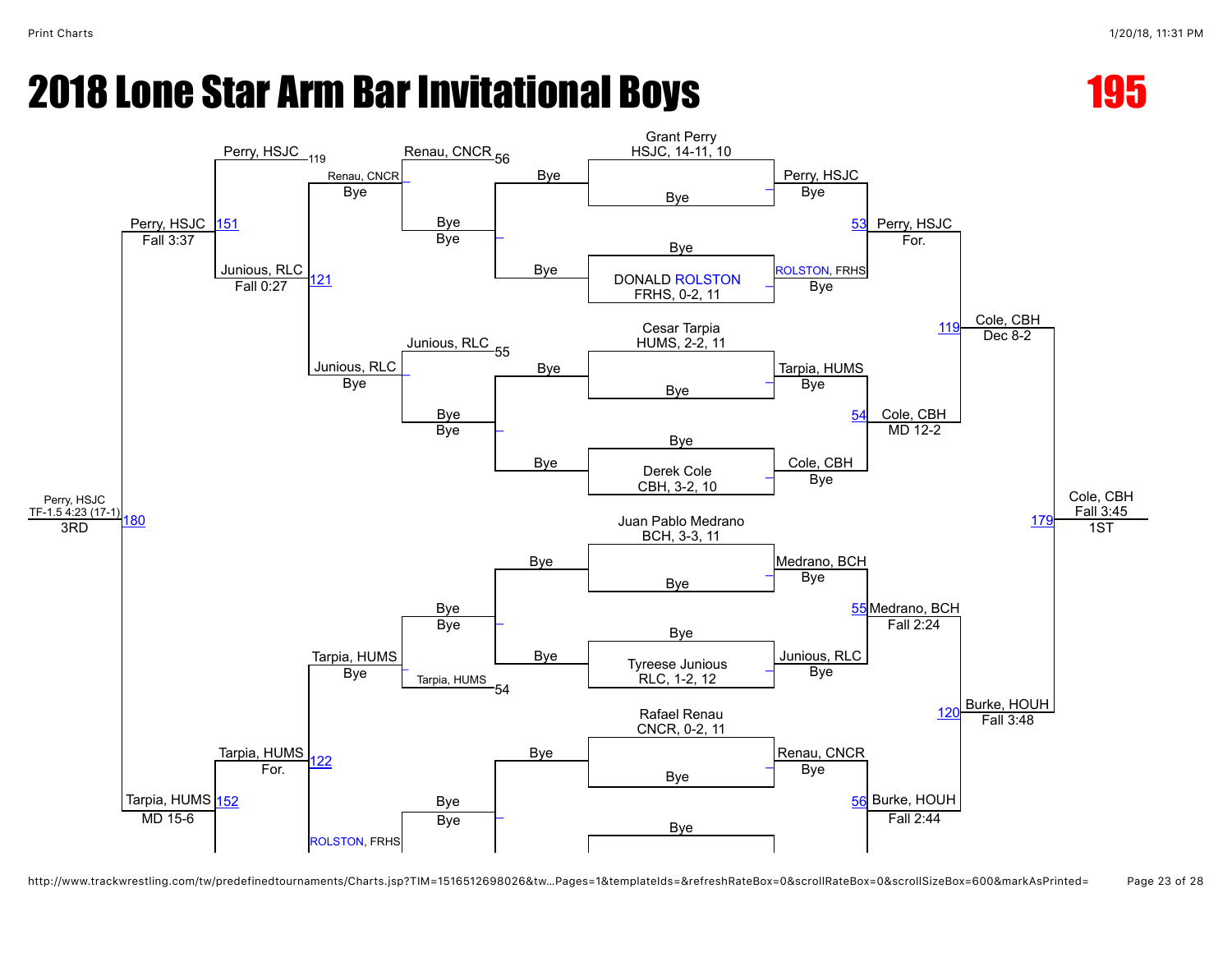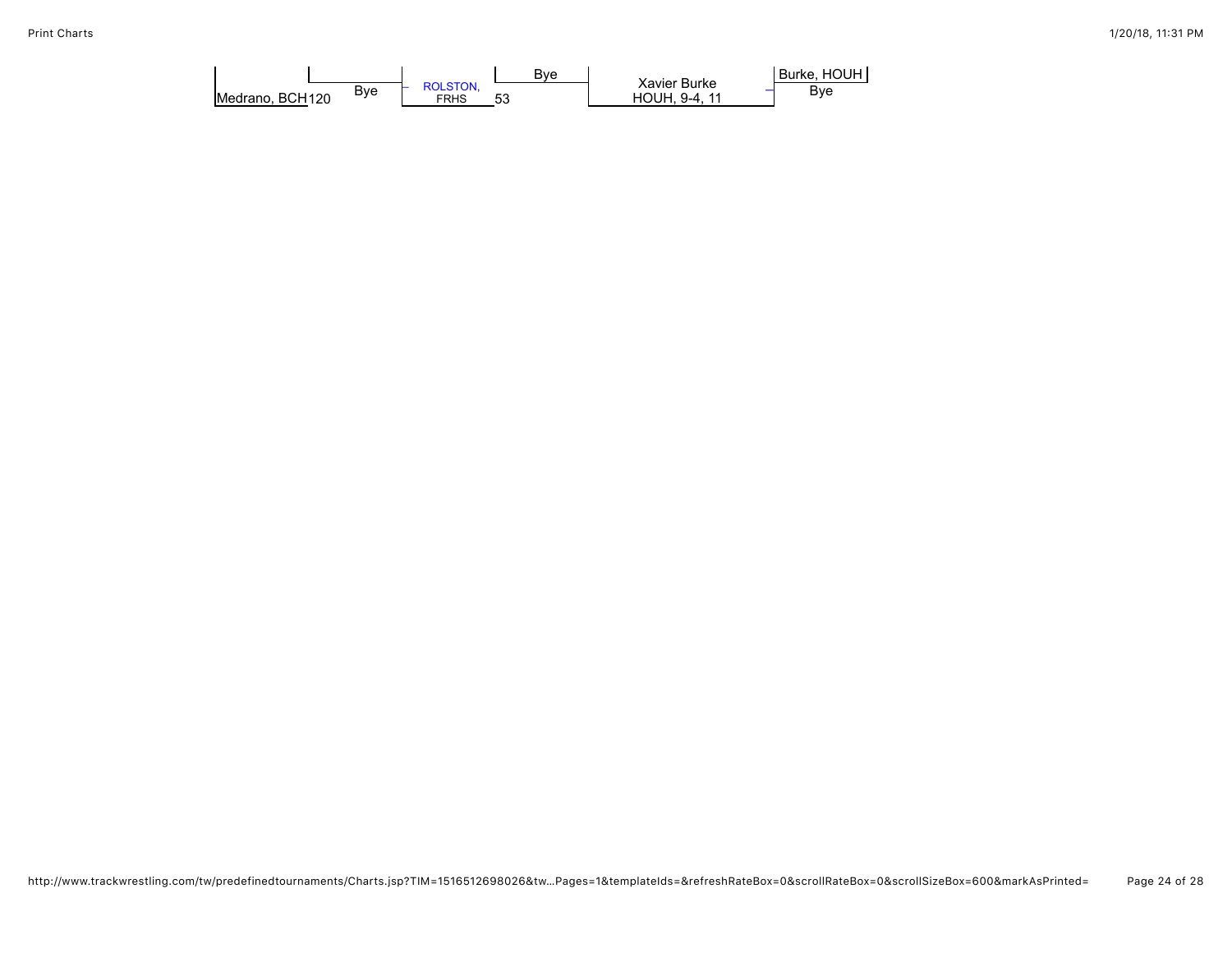

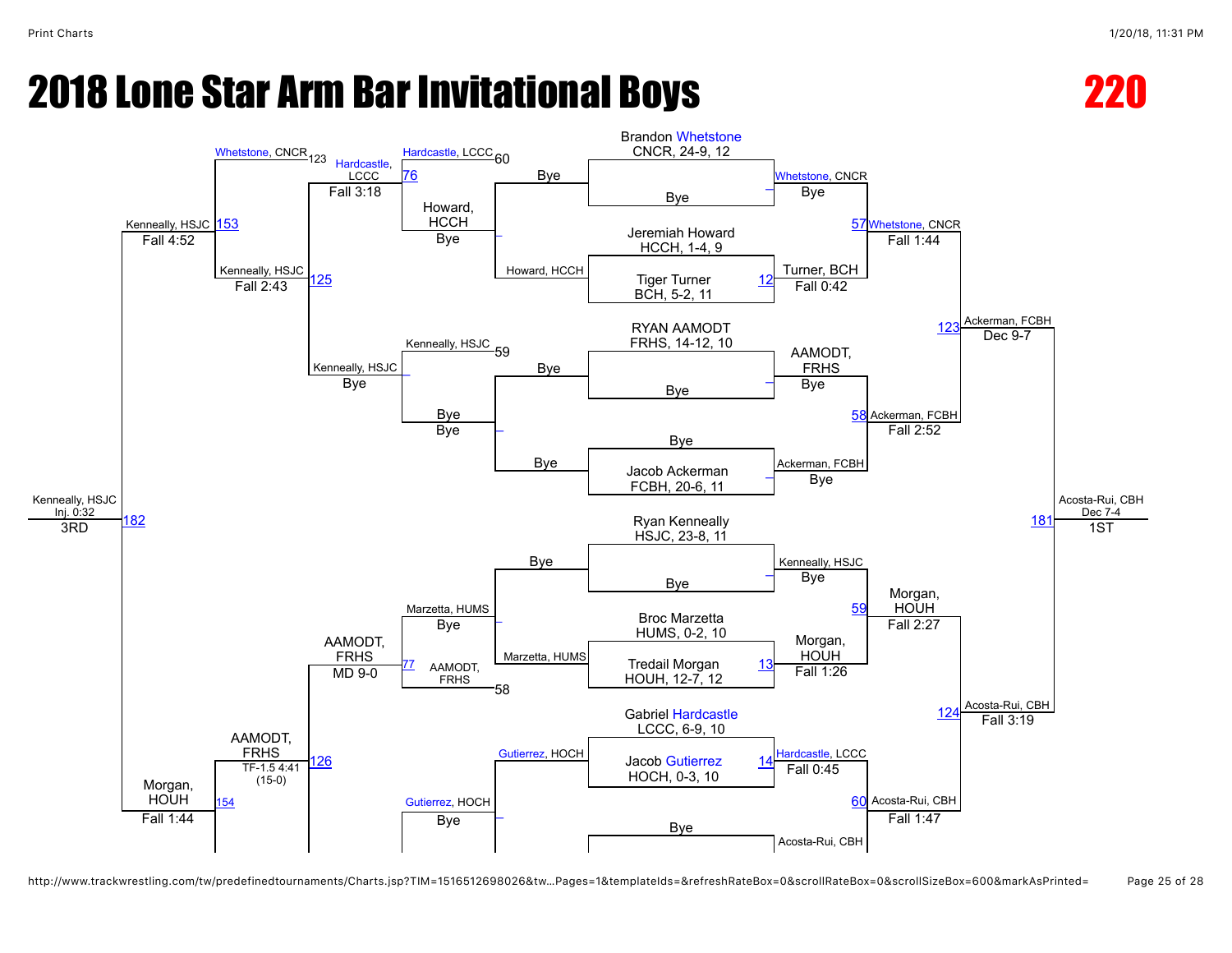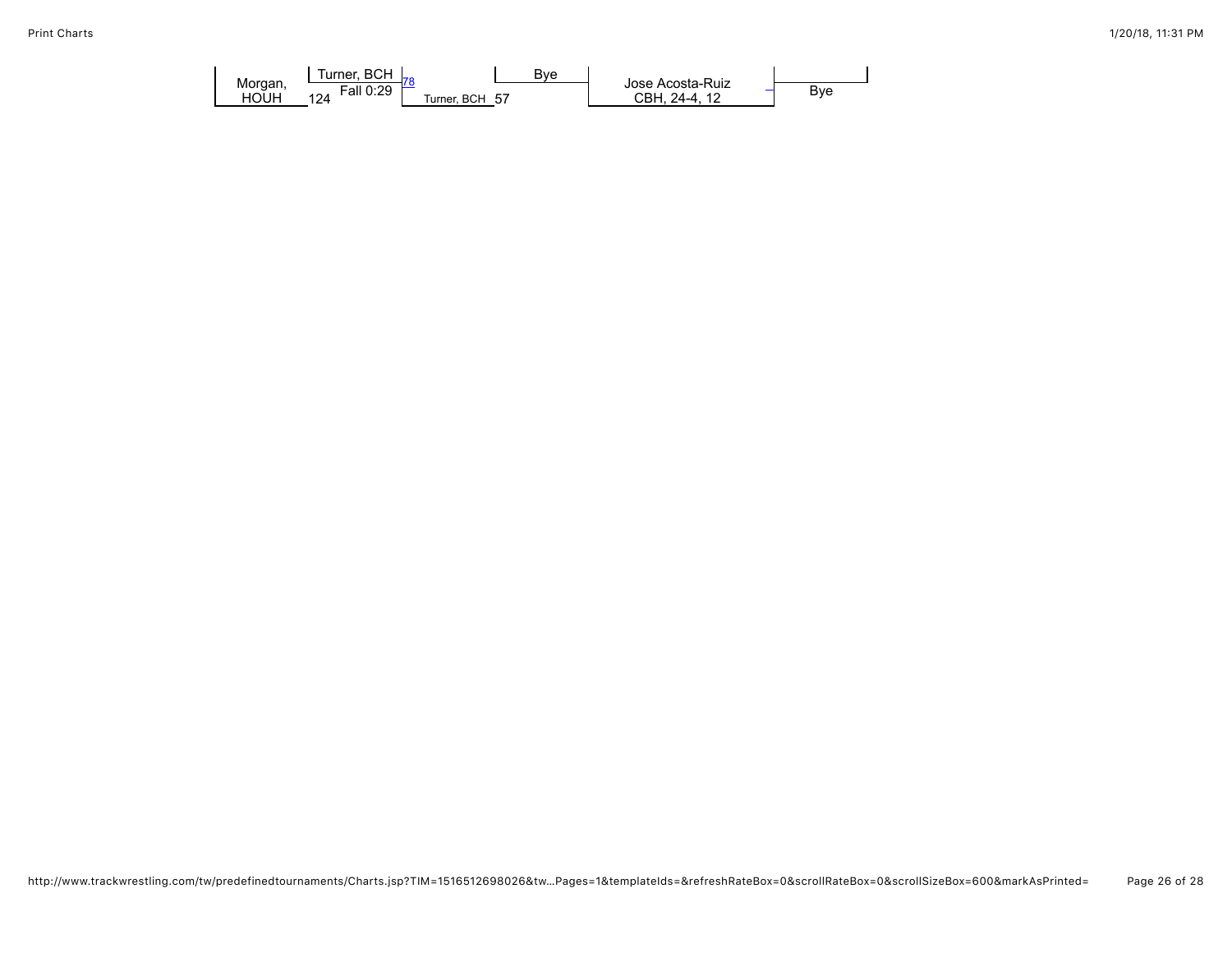



http://www.trackwrestling.com/tw/predefinedtournaments/Charts.jsp?TIM=1516512698026&tw…Pages=1&templateIds=&refreshRateBox=0&scrollRateBox=0&scrollSizeBox=600&markAsPrinted= Page 27 of 28